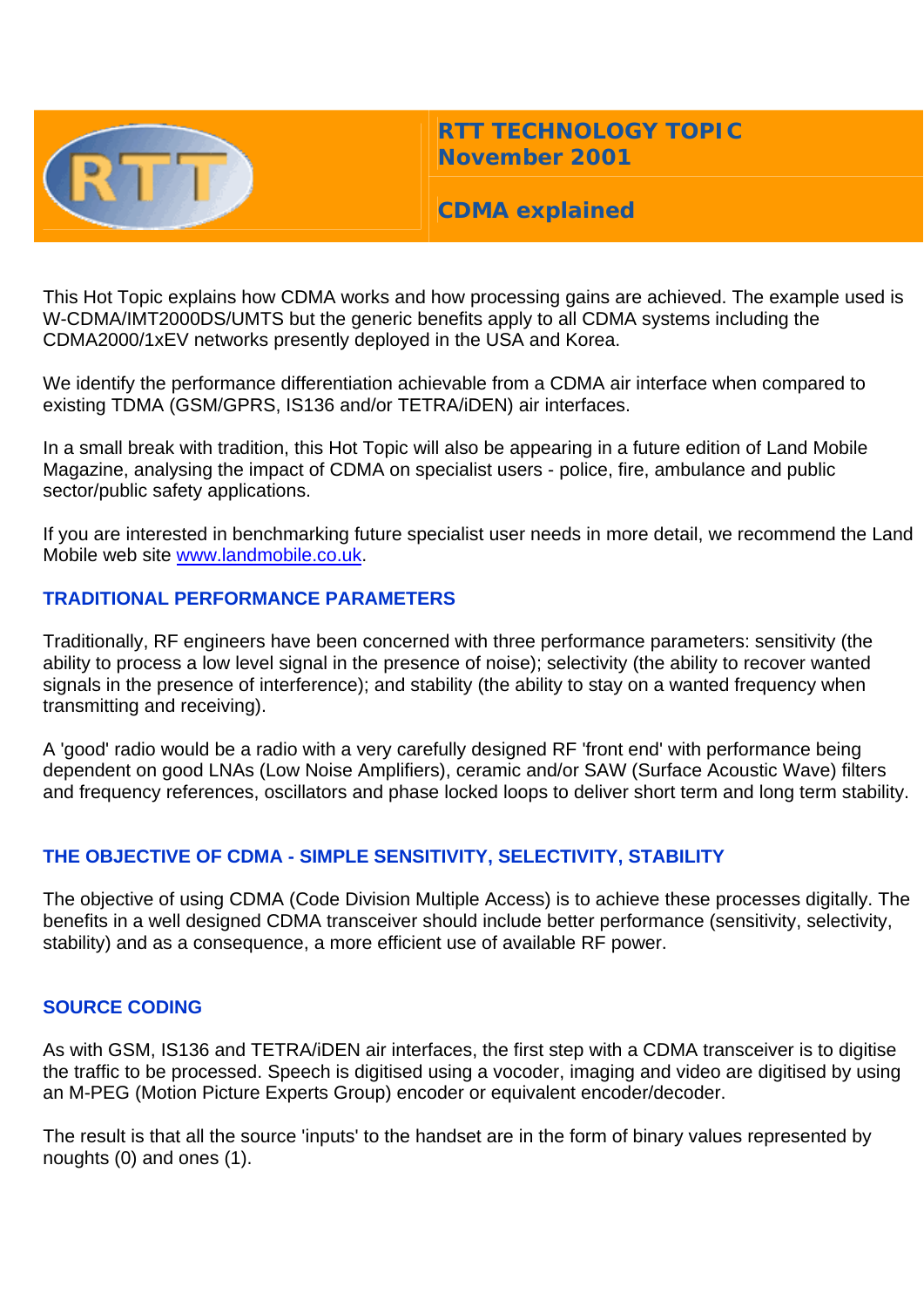# **THE CONCEPT OF DISTANCE**

Simplistically you might think a '0' is a '0' and a '1' is a '1' but in practice, the noise processes involved in radio transmission and processing introduce uncertainty - is it a 0, is it a 1? This brings the concept of 'coding distance'.



The further in distance apart we can move a 0 and a 1 in terms of certainty (is it a 0, is it a 1), the more sensitivity will be achieved.

### **ACHIEVING SELECTIVITY**

Similarly, if we consider 2 code streams running in parallel with one another the greater the difference or 'distance' between the code streams, the better the selectivity between users.



The distance between the two codes above is the number of bits in which the two codes differ (11!!).

#### **TYPES OF CODE**

In CDMA, there are two types of codes - spreading codes and scrambling codes. Spreading codes deliver sensitivity and channel selectivity, scrambling codes deliver user selectivity.

#### **HOW SPREADING CODES WORK**

Let us first consider how spreading codes work: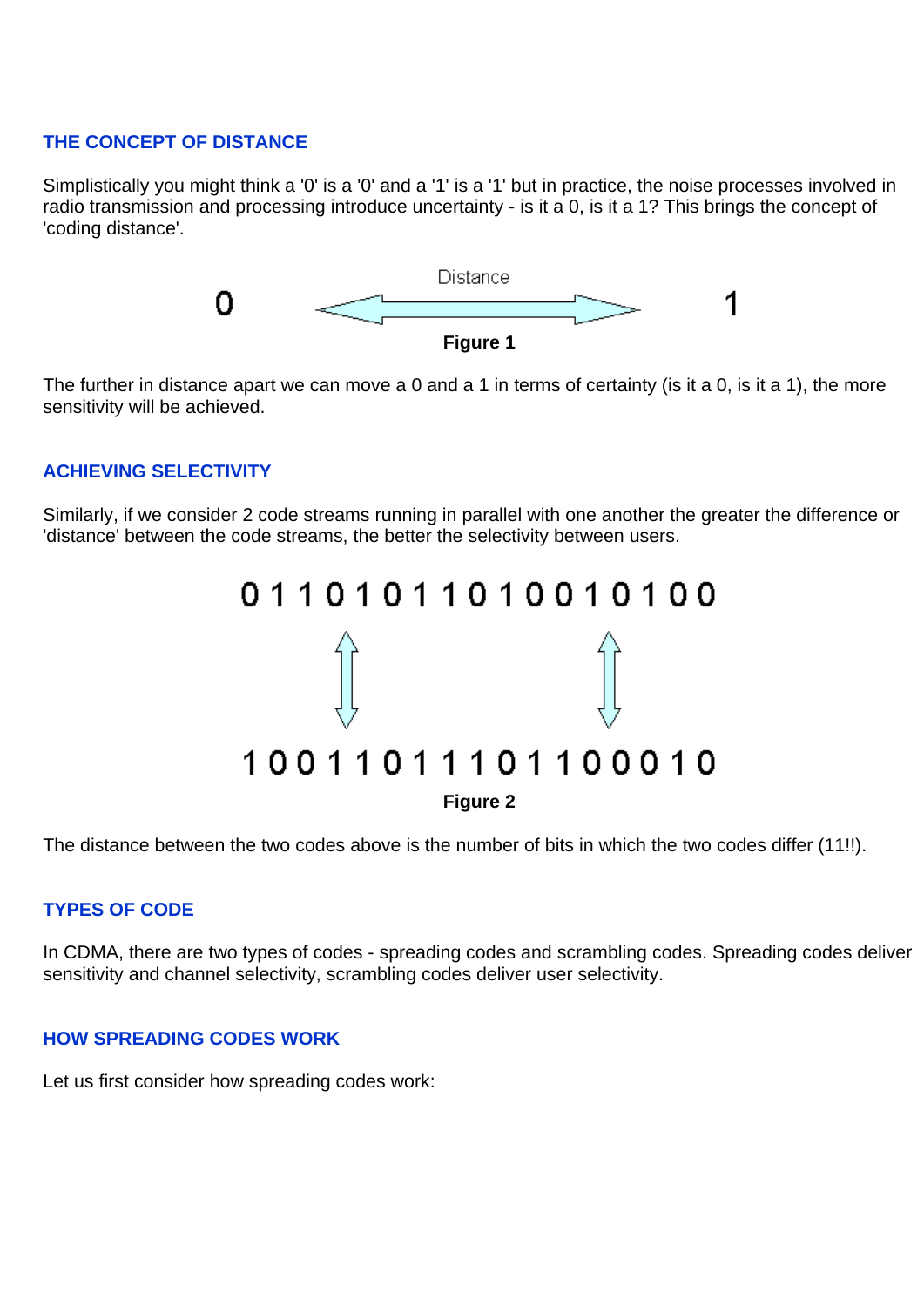

The 'data' (voice, image, video) comes in as a 0 or a 1 and is described digitally as a +1 or as a -1.

It is then multiplied with whatever the state of the spreading code is at any moment in time using the following 'rule set'.

| <b>Data</b> | <b>Spreading Code</b> | Output |  |  |
|-------------|-----------------------|--------|--|--|
|             |                       |        |  |  |
|             |                       |        |  |  |
|             |                       |        |  |  |
|             |                       |        |  |  |

# **Figure 4**

In this example, the original data (+1 or -1) is multiplied with the spreading code 8 times before changing state. This is described as the number of chips per symbol. The spreading code runs at a constant rate (3.86 MHz, ie 3.86 Mchips per second) but the input data rate can change. As the input data rate increases, the spreading ratio, also known as 'chip cover' decreases. As the input data rates decrease, the spreading ratio increases. As the spreading ratio increases, the spreading 'gain' increases. It is this spreading gain (from the despreading process) that provides improved sensitivity particularly at lower user data rates.

# **SPREADING GAIN**

The way spreading gain is achieved is shown in the next figure: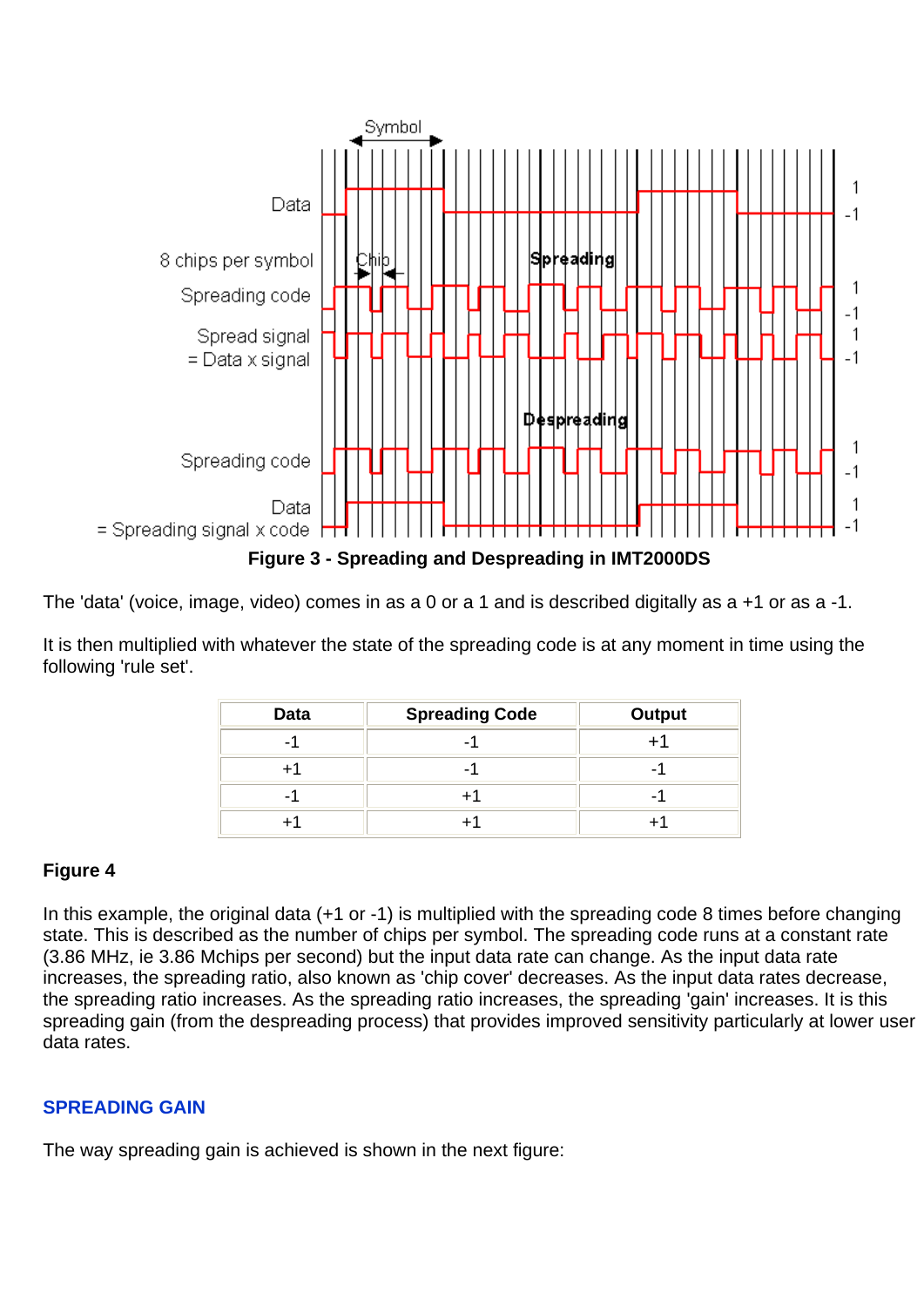

**Figure 5 - Orthogonal Variable Spreading Factor Codes**

You can see from the example that the wanted signal is despread by running the same spreading code (now a despreading code!) at the same rate in the receiver with the result that the +1 and -1's become +8 and -8's (ie further apart).

The spreading code 'decorrelates' the signal energy of interest and in the process confers spreading gain to the decorrelated signal. Other spreading codes present in the radio bandwidth will not match the despreading code and will remain in the noise floor.

The chip cover, ie the ratio between the original data rate symbols and the spreading code, can be from 4 chips per symbol to 256 chips per symbol. A 15 kbit data rate on the uplink for example could have a chip cover of 256 chips per symbol and would enjoy maximum spreading gain (maximum sensitivity). A 960 kbit data rate on the uplink would have a chip cover of 4 chips per symbol and would have minimal spreading gain. The difference between the two data rates would typically equate to over 20 dB in terms of link budget sensitivity.

# **ORTHOGONALITY AND THE CODE TREE**

Note the codes in figure 5 are described as orthogonal variable spreading factor codes (OVSF codes).

Orthogonal codes are codes of equal distance (the number of bits by which they differ is the same). The cross correlation (effectively code interference) between orthogonal codes is zero for a perfectly synchronous transmission.

The clever part of the orthogonal variable spreading factor codes is that they preserve the property of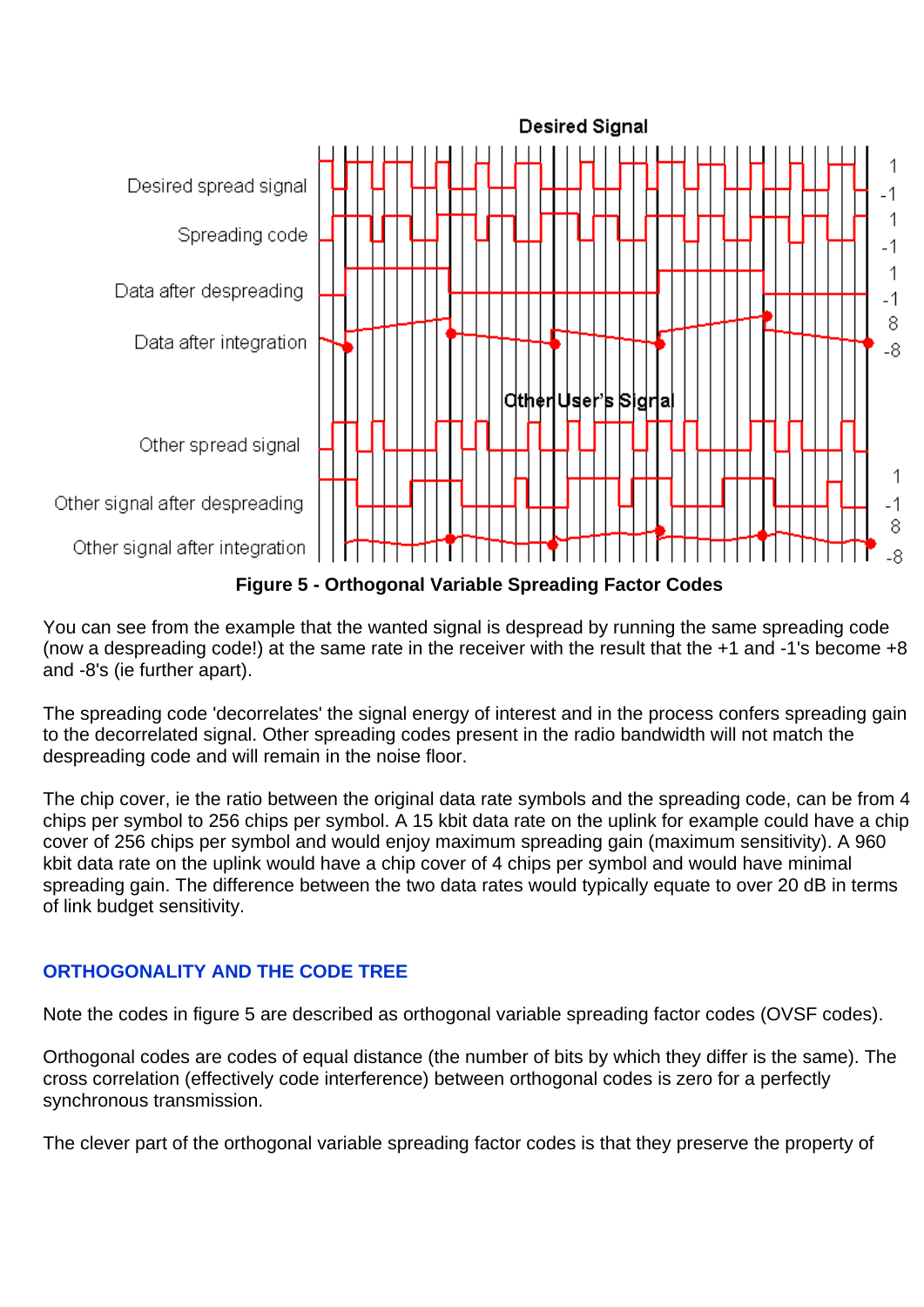orthogonality even though the input data rate may constantly change.

This is achieved by using a code tree:



**Figure 6 - OVSF Code Tree - Downlink Channel Selectivity**

Each branch of the tree uses the same mother code - you just use more of the code as you move to the right of the diagram.

A chip cover of 4 (the minimum allowed in the 'rule set') gives a spreading factor of '4' (SF = 4). As you can see from the diagram, only four codes are available. As you move to the right, so the number of code channels increases but the supportable data rate goes down. Furthest to the right (no room to show it on this diagram) you would have 256 code channels available but each channel could only support 15 kbit.

On a downlink from a base station for example, a single 5 MHz channel could support four high rate users or 256 low rate users or any mix in between.

# **UPLINK CHANNEL SELECTIVITY**

On the uplink, the OVSF codes are used differently: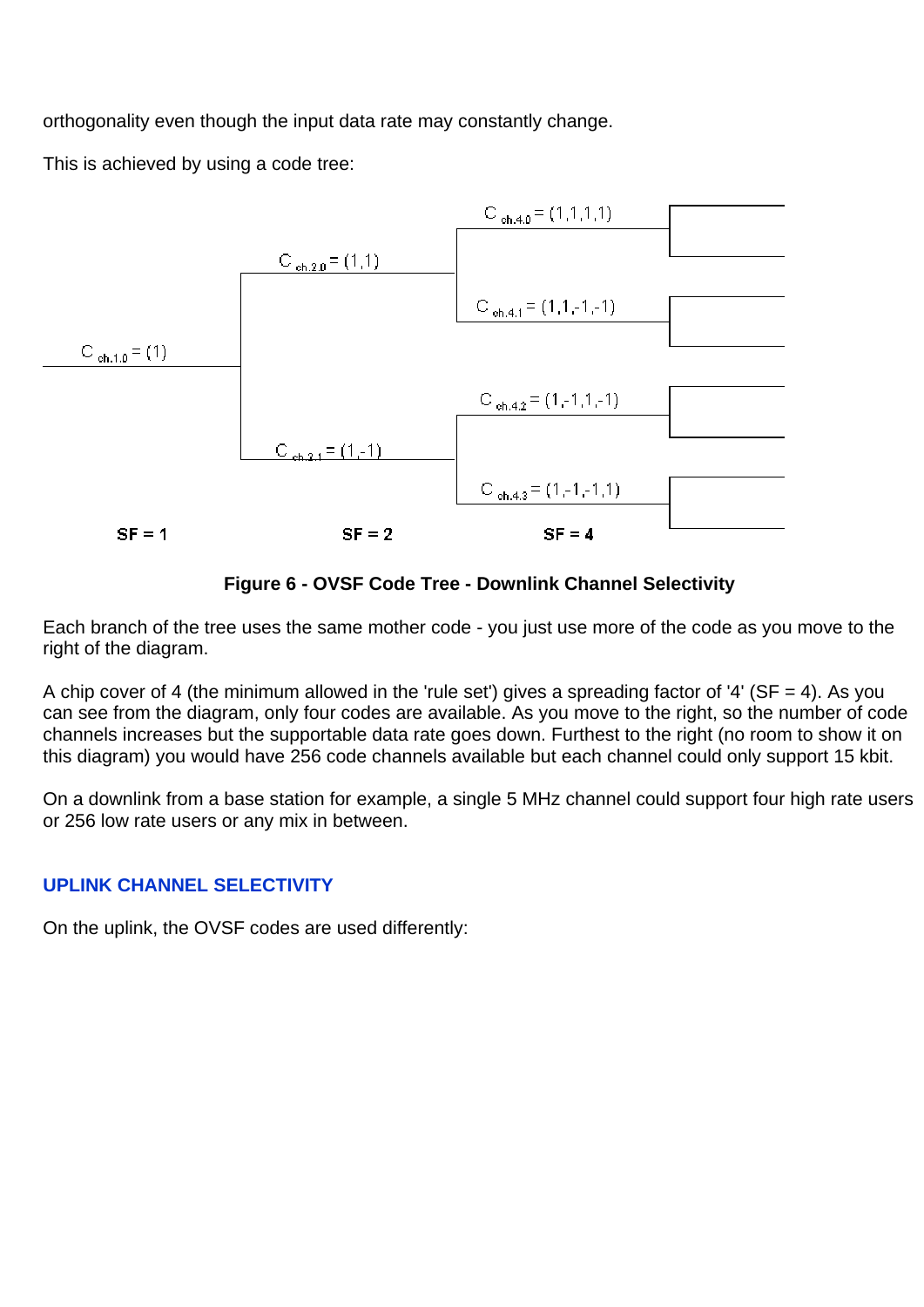

**Figure 7 - Uplink Channel Selectivity**

There is one control channel (DPCCH) and up to six data channels (DPDCH). The I and Q refer to inphase and quadrature, in effect the way the code channels are modulated on to the RF channel. The b functions weight the channel energy to balance the code energies, p/2 creates the 90° phase off-set and ÖG balances the I & Q channel energy.

The spreading codes therefore provide a neat way of delivering constantly changing data rates without compromising code performance and provide the ability to deliver multiple per user channel streams on the uplink and downlink, eg a voice channel with simultaneous and parallel encoded image, video and application streaming, ie sensitivity and channel selectivity.

# **UPLINK USER SELECTIVITY - SCRAMBLING CODES (LONG AND SHORT)**

Note also in the diagram the addition of long and short scrambling codes. The job of the scrambling codes is to deliver user to user selectivity. This job is much harder on the uplink than the downlink. For instance you might have six base stations 'in view' from a handset but a base station might be 'seeing' thousands of mobiles.

On the uplink, a long code (38,400 chips truncated to fit into a 10 millisecond frame) is used so that the base station can separate out different users (remember each user could potentially be delivering up to 6 channel streams). A short (256 chip) code is also optionally added to allow the base station to do additional digital filtering of unwanted (ie other users) signal energy.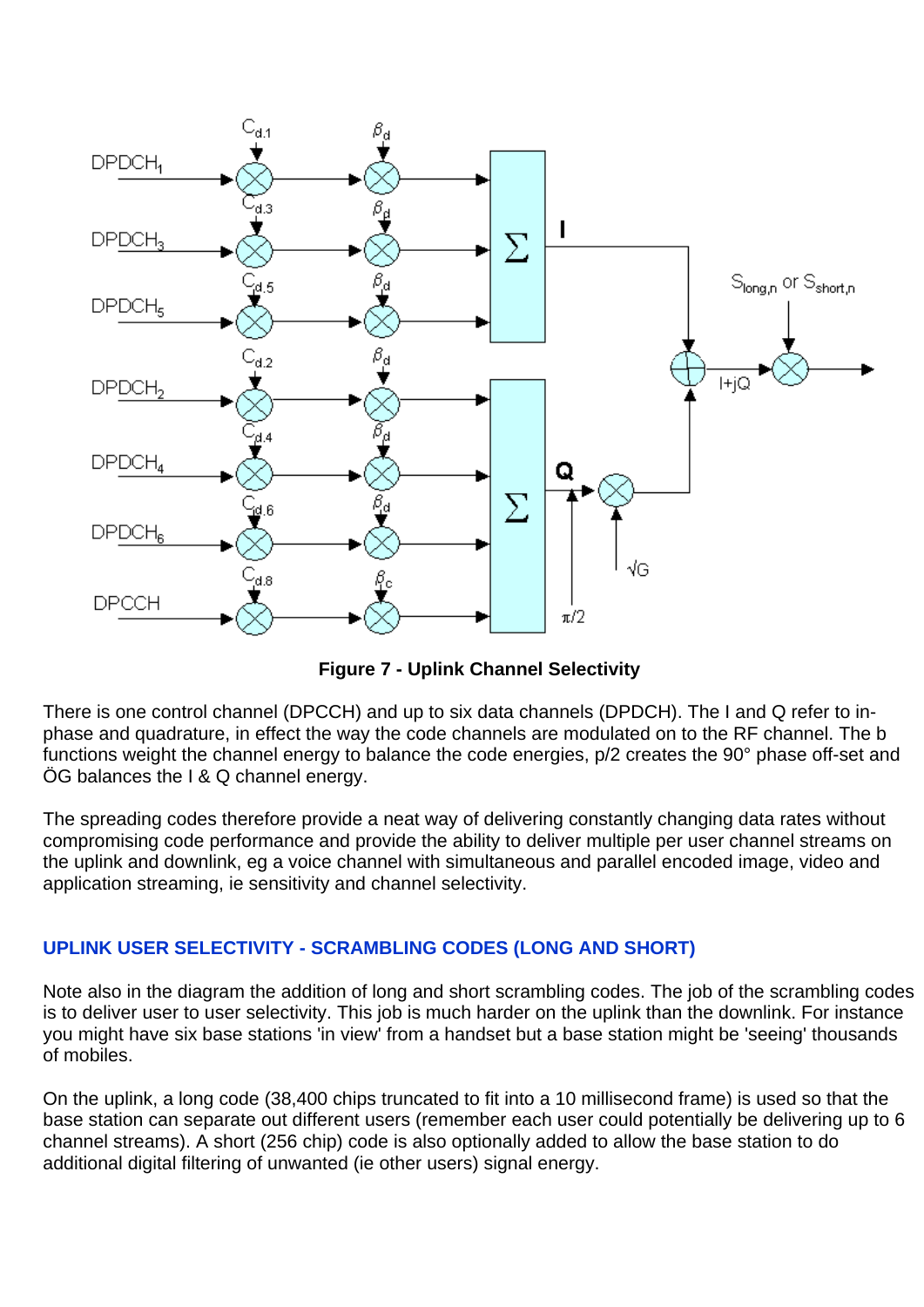# **STABILITY**

The final parameter we discussed was stability. The diagram shows how the spreading codes (OVSF codes) and scrambling codes are generated in a phone and managed (in time) by a numerically controlled oscillator (NCO).

An NCO is a digital clock generation process allowing for very fine phase adjustments.



**Figure 8 - W-CDMA/IMT2000DS/UMTS transceiver**

Note also that the use of a 5 MHz channel relaxes the frequency stability required when compared to a narrow band (12½ or 25 kHz or 200 kHz) transceiver so the main parameter to control is time stability, eg code synchronicity - an easier (less component intensive) task.

# **REDUCING RF COMPONENT COSTS**

The other benefit of moving to a 5 MHz RF channel is that there are less channels to process in a 3G CDMA phone.

|    |                          | <b>Spectrum</b> | <b>ChannelSpacing</b> | No of RFChannels |
|----|--------------------------|-----------------|-----------------------|------------------|
| 1G | E-TACS                   | 33 MHz          | 25 kHz                | 1321             |
|    | <b>AMPS</b>              | 25 MHz          | 30 kHz                | 833              |
| 2G | GSM 900(E-<br>GSM/GSM-R) | 39 MHz          | 200 kHz               | 195              |
|    | <b>GSM 1800</b>          | 75 MHz          | 200 kHz               | 375              |
| 3G | <b>IMT2000</b>           | 60 MHz          | 5 MHz                 | 12               |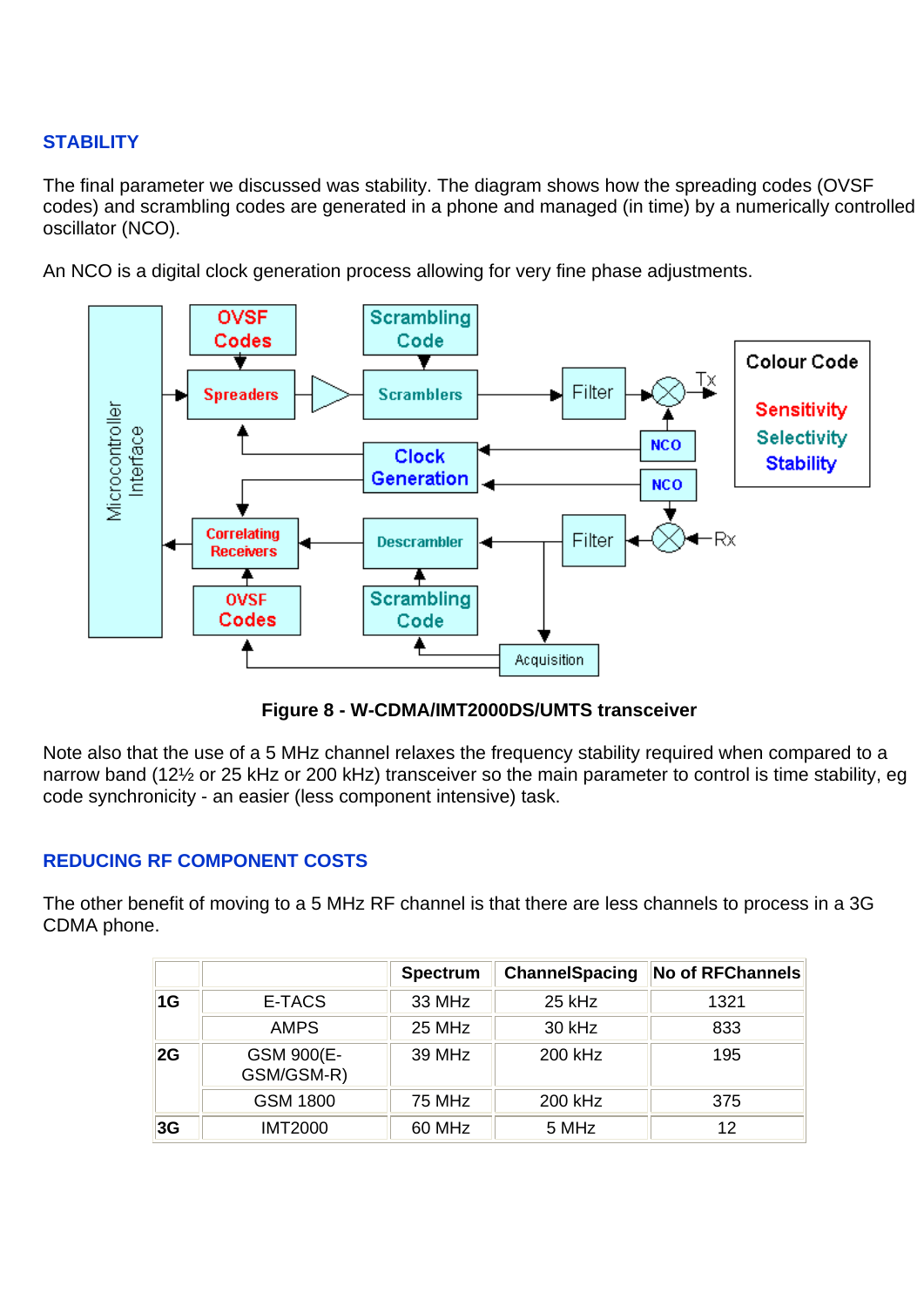# **Figure 9**

Figure 9 shows how the job of RF channel selectivity has become easier with each successive generation of cellular technologies - from 1321 x 25 kHz ETACS channels in a 1G cellular handset to 12 x 5 MHz channels in a 3G CDMA handset. The result should be lower RF handset component costs and simpler (and in the longer term smaller and lower cost) base stations.

# **THE (USER) BENEFITS OF A WIDE BAND CHANNEL**

The radio channel between a mobile and a base station is affected by a number of factors that contribute to signal fading.

This fading effect is shallower in a wide band channel due to an averaging effect across the available bandwidth.

By careful design, both the slow fading and fast fading in the channel can be 'hidden' by decreasing and increasing the RF power of the handset. IN GSM, power control is done twice a second. In CDMA, it is done 1500 times a second - the result should be a more consistent user experience, ie a 'constant quality' channel.

# **DYNAMIC RANGE**

We said that the job of the OVSF codes is to support variable data rates. User data is mapped on to the 15 slot 10 millisecond frame and the number of bits per slot can vary from 10 to 640 bits on the uplink (15 kbits to 960 kbits) and 10 to 1280 bits on the downlink (15 kbits to 1920 kbits).



### **Figure 10 - Slot and Frame Structure in IMT2000DS**

The channel rate can be set either when a coded channel is allocated (static rate matching) or dynamically every 10 milliseconds (dynamic rate matching).

In theory (and in the longer term in practice) this will mean that the data rate could be 15 kbits in one 10 millisecond frame, 960 kbits in the next frame and 15 kbits in the next frame.

| Ratio        |                  |   | 64              |                  |
|--------------|------------------|---|-----------------|------------------|
| Data Rate    | 15 kbits         |   | 960 kbits       | 15 kbits         |
| <b>Frame</b> | 10 <sub>ms</sub> | - | $10 \text{ ms}$ | $10 \mathrm{ms}$ |